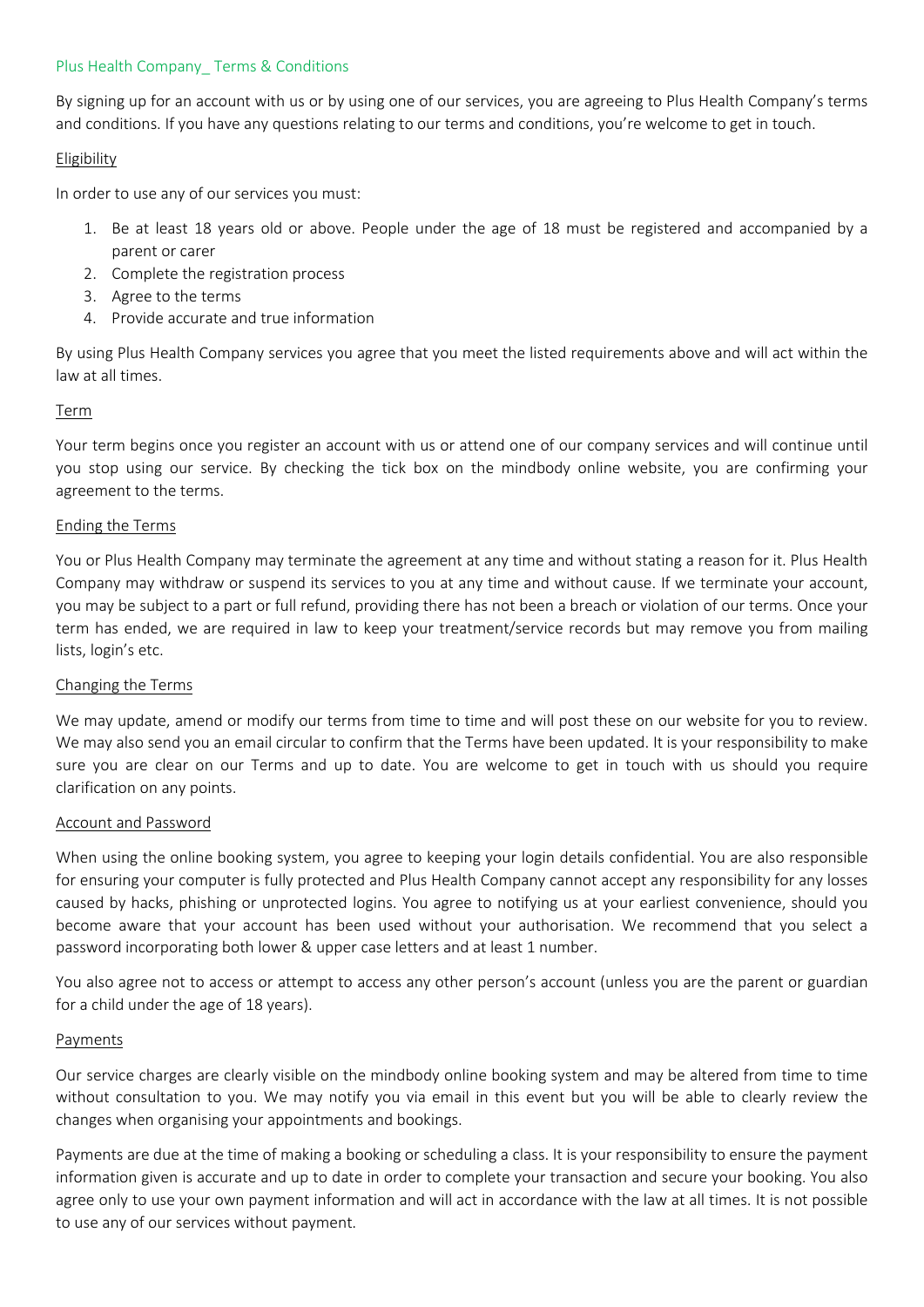Plus Health Company cannot be held responsible for any loss of appointment time or place in class in the event that incorrect payment details were given.

By using our service(s), you agree to pay for your class(es) and treatment sessions at the time of booking and that it is not possible to hold a place or appointment without completing your transaction. You agree to only attend your scheduled, paid-for sessions and take responsibility to repeat future transactions as required (for instance, towards the end of your paid class bundle or when making your next appointment). You also acknowledge that Plus Health Company are unable to offer a 'pay as you go' option for Plus Pilates class bundles.

Acceptable methods of payment are detailed below.

## Insurance

Plus Health Company are registered with most major health insurance providers. For clients wishing to use their insurance, please ensure you are clear on your policy cover, have notified your insurer about wanting to have treatment with us and have received an authorisation code prior to making your initial appointment. It will not be possible to book your appointment online so please contact the clinic directly to arrange. You agree to using a vaild authorisation code, clarify the number of funded sessions and any details pertaining to an excess. Plus Health Company may request you pay for your treatment up to and including the amount of your excess. In this event, you will be able to schedule your future appointments online. You are liable to cover any outstanding costs relating to your policy cover should the excess not be paid in advance. Plus Health Company also reserve the right to vary our insurance rate fees to our standard fees.

## Refunds

By using our service(s), you agree you understand and will adhere to our Refund/Return of Goods and Cancellation of Services Policy. You understand you will not be eligible for a refund on any service which has been attended and completed (for instance, a physiotherapy appointment or Plus Pilates class).

You also agree to adhere to our 24 hour notice period and understand that when less than 24 hours' notice is given for any of our services, you will not be entitled to a refund at all, nor is Plus Health Company obliged to offer you an alternative replacement. There may, however, be extenuating circumstances for late cancellations. This will be reviewed by management on an individual basis.

### Receipts

We are happy to provide you with a receipt upon request. Please email us to confirm you would like a receipt and allow 5 working days for us to get this to you (via email).

### Rights

By using our service and entering in to the Terms, you agree to respect our proprietary rights and will not use any of our brand, advertising or educational literature without our express consent.

Our Privacy Policy will also be treated as part of the Terms and Plus Health Company agrees only to disclose your information as detailed in this policy.

With regards to your booked appointment and/or classes, we agree that we will hold your place for the time period you have paid up to. This must be scheduled using the mindbody online booking system. Plus Health Company cannot guarantee that a space will be available to those clients who choose not to use the online system.

### Booking Classes, Appointments & Events

Plus Health Company have opted to use mindbody online booking system as a means of making, scheduling and amending appointments. This will come into effect from the early November 2016. This will be Plus Health Company's preferred way of handling appointments and bookings.

However, for those clients who decide not to use this online system, there will be an opportunity to book and schedule sessions via Jen Redfern directly. You understand that all Terms will apply but that there will be less flexibility in making class and appointment changes. In this event, you agree to limit requesting more than one class change in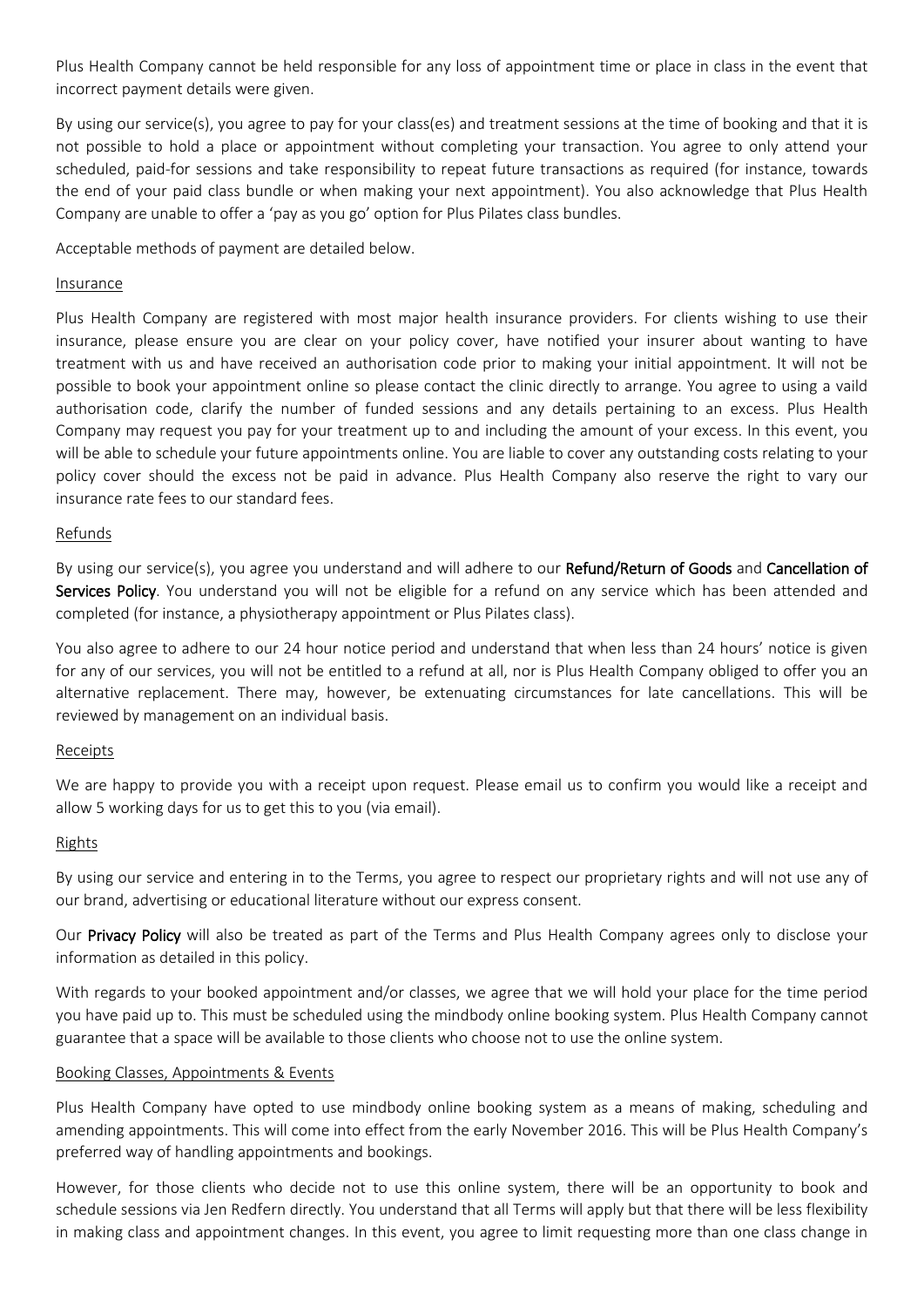each 6 week cycle of paid sessions. Plus Health Company reserve the right to decline any further requests whilst there is limited administrative support available and, in this instance, you will not be eligible for a refund on any additional missed sessions. You agree only to pay in cash when booking appointments and classes face to face, or with your consent, we will assist you with an online payment.

Although Plus Health Company staff will endeavour to offer a flexible and varied service, we cannot guarantee to make ourselves available at times outside of those stated on the mindbody system. In special circumstances we may however, be able to accommodate certain requests outside of normal working hours at a premium rate. This would be agreed at the time of booking.

When making a class booking, you agree only to book sessions appropriate to your level of pilates experience and competency. For instance, it is not appropriate for clients to book in to an advanced class if they have not previously attended a Plus Pilates session and/or have particular health issues (such as acute back pain). You accept responsibility to check you are booking in to an appropriate class. If in doubt, you agree to get in touch with us directly.

## Time Management

You agree to arrive in good time for appointments, classes and events run by Plus Health Company and understand that we are unable to extend your session(s) if you arrive late. However, in the event of us 'running behind', we confirm that we will honour the full appointment time (for example, 30 minutes). Plus Pilates classes last between 45- 60 minutes, with the minimum of 45 minutes being provided as a matter of routine. Plus Health Company do not make any guarantees that any class or appointment will exceed the stated normal time frame. This is currently as follows:

- Initial Musculoskeletal Physiotherapy Assessment, 45 minutes
- Initial Neurological Physiotherapy Assessment, 55 minutes
- Initial Women's Health Physiotherapy Assessment, 55 minutes
- Musculoskeletal Physiotherapy Treatment Session, 30 minutes
- Neurological Physiotherapy Treatment Session, 30 or 55 minutes (depending on client need)
- Women's Health Physiotherapy Treatment Session, 30 or 55 minutes (depending on client need)
- Plus Pilates Class, minimum 45 minutes: maximum 55 minutes

# Appointment Structure & Consent

Our various physiotherapy appointments will incorporate a variety of assessments, checks, tests and treatment techniques during the course of your sessions. We will always act in your best interests and be sure to give you enough information in order to be able to give your full informed consent. We also agree to use evidence-based practice wherever practicable. All Plus Health Company physiotherapists are chartered healthcare professionals, registrants of the HCPC and CSP, fully insured and bound by a professional code of conduct.

As part of the assessment process, you will be asked to complete a health screening questionnaire which requests you give a summary of relevant health conditions. It is your duty to advise your therapist of anything that may affect your treatment or diagnosis and agree to inform them of any changes during the course of your treatment/classes. You may also be asked to sign a consent waiver.

By attending your physiotherapy appointment, you are giving implied consent but understand that you may withdraw your consent at any time during the course of your physiotherapy session and that your treating physiotherapist will respect this decision and terminate the test or treatment being undertaken at the time without prejudice to your future care. It is important that you feel fully briefed and understand the assessment and treatment options presented to you. It is, therefore, your responsibility to ask any questions you may have in order to make an informed decision.

For certain assessments and treatments (including vaginal examination and acupuncture), informed written consent may be required. We will not be able to proceed with such treatments without your signed consent.

During your physiotherapy or Plus Pilates consultations, there may be some circumstances where you may be asked to remove certain items of clothing. Generally speaking, it is helpful if we are able to see the part we are assessing and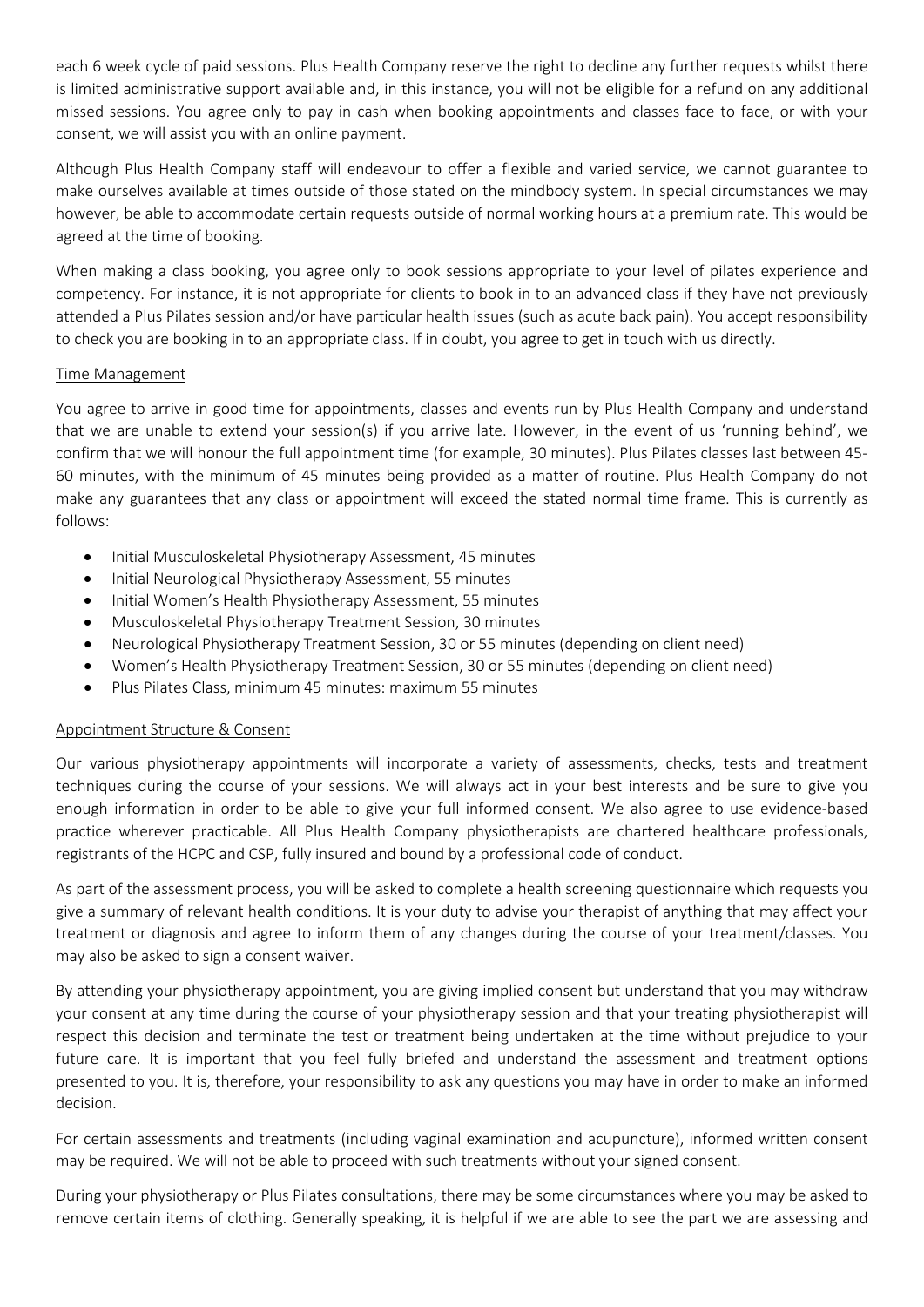will respect your modesty and dignity at all times. You are welcome to bring someone with you to your consultation(s) if you prefer. In some instances, you may not be happy to remove items of clothing. In this event, we will continue our assessment/treatment as best as we can but may be limited with some treatment options.

Our Physiotherapy and Plus Pilates are relatively 'hands on' professions. It is likely that your treating physiotherapist and/or Plus Pilates teacher may use tactile (hands on) facilitation to assess, treat or correct your technique when undertaking a specific exercise. It is your responsibility to inform Plus Health Company staff if you do not wish to receive such feedback but understand that, as a result, may influence your outcomes.

In addition to the 'hands on' aspect of our services, it is likely you will be given advice and an exercise programme to facilitate your recovery. You agree to comply with these to the best of your ability and report any concerns or limitation at your earliest convenience. You must take responsibility for your recovery and understand that a passive approach is likely to stifle your progress.

### Class Structure

We will endeavour to deliver interesting, varied, educational, creative and enjoyable Plus Pilates classes. We agree to plan our classes in advance, giving consideration to the clients in attendance. We will modify, adjust, regress and/or progress exercise repertoire as necessary and try to accommodate each clients' aims/needs as far as is practicable. We will always structure class with an opening phase, main body phase and closing phase to our sessions. By attending a Plus Pilates group class, you are agreeing to participate fully and respectively to your fellow clients. You acknowledge the need for us to share our attention, support, feedback and correction between clients' equally and will not attempt to 'hog' your class teacher. You understand that there may be some instances where your class teacher feels you ought not to be undertaking a particular exercise and/or exercise level, given your medical history. In this event, you agree to respect your class teacher's clinical judgement and comply with their advice.

In the event of having an acute or unstable health issue, you understand that Plus Health Company reserves the right to decline you from attending and participating in your class. For example, you may have an uncontrolled heart issue or severe nerve pain. In this event, it is difficult to ensure a smooth flow to class delivery and may put you or others at risk. Hence, we may not feel you are suitable to attend a group exercise session. When clients have failed to give at least 24 hours prior notice about such issues, you understand that you will not be eligible for a refund or replacement session. However, it may be possible for you to attend a subsequent class albeit at a more gentle level. This will be discussed on an individual basis.

Plus Pilates offer small prop classes on a rolling programme and may not advise clients in advance as to which prop we may be using (or when). However, we will inform people with allergies (such as latex) and those who may not be able to use a particular prop (for health reasons) in advance. Whilst working with props, you agree always to work as your class teachers advises and to err on the side of caution, particularly when using props which challenge balance and control.

You agree to report any pain or discomfort to your class teacher during the undertaking of any exercise(s). Plus Health Company cannot accept any responsibility for exacerbations of any symptoms during classes, particularly if the class teacher had not been notified about any concerns or discomfort at the time.

### Clothing and Hygiene

Plus Health Company staff will maintain good hygiene and hand-washing protocols between clients. We will endeavour to provide a clean, safe environment and to maintain a professional image at all times. You, the client, also agree to maintain a good level of hygiene and to wear appropriate 'work-out wear' for classes and consultations.

#### Email Communication

We appreciate that the volume of emails received can be overwhelming these days. In view of this, we agree only to email you intermittently with newsletters, promotions and other interesting news. If you prefer not to receive these circulars, you will have an option to unsubscribe. It is your responsibility to do this.

We may also choose to email receipts, advice leaflets, copies of GP letters, reports and personalised exercise programme reminders to you in an attempt to reduce unnecessary paper use. By agreeing to these terms, you